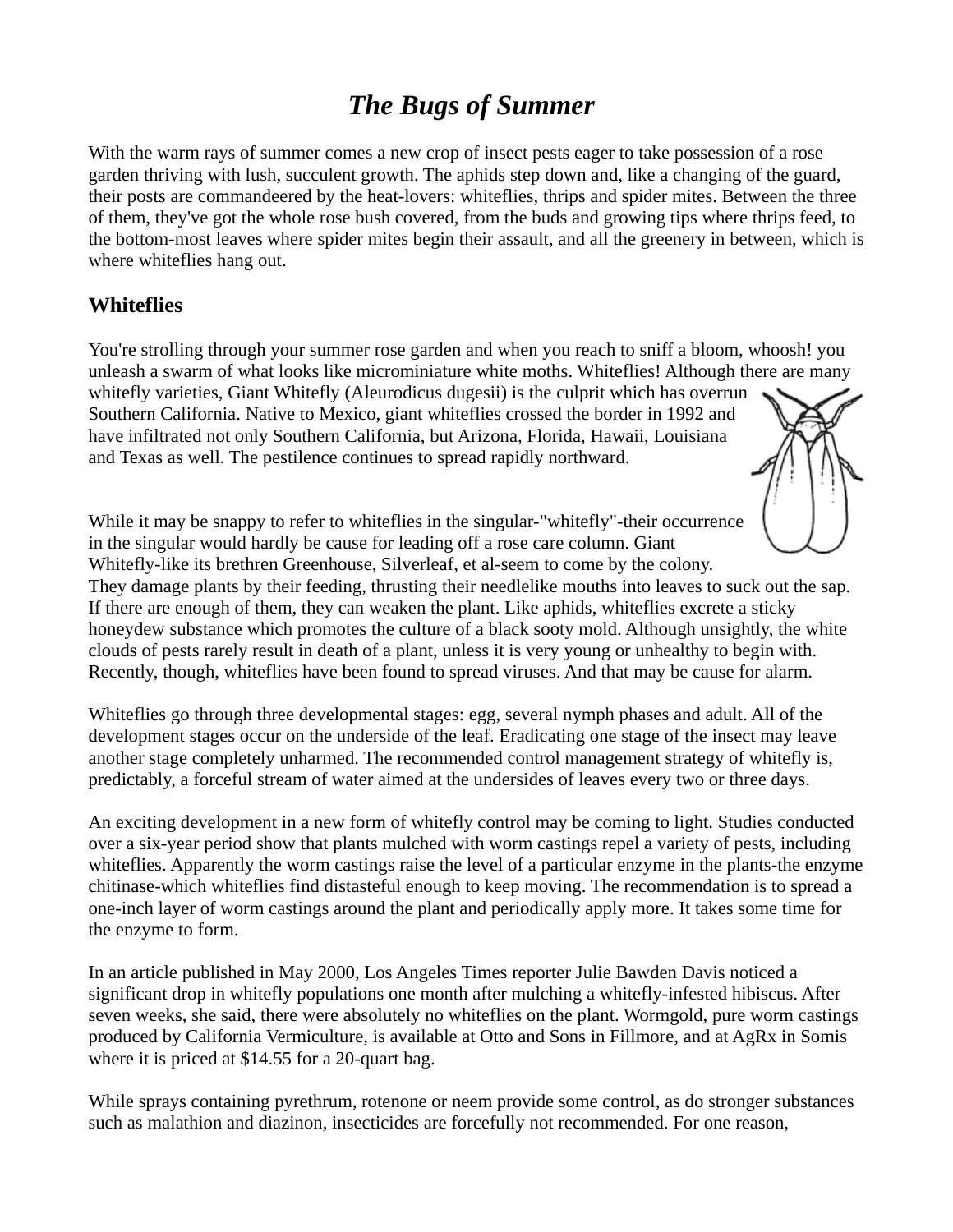whiteflies readily develop resistance to synthetic insecticides. And secondly, these substances, even the botanical poisons, are just as likely to kill off whitefly predators-parasitic wasps, green lacewings and ladybugs. In California, whitefly parasites are being released by University of California and state scientists with the hope that they will permanently distribute themselves throughout infested areas. The UC integrated pest management web site, www.ipm.ucdavis.ecu, adds that "release by home gardeners should not be necessary."

In addition to being an organic control of established powdery mildew, Eco-Erase-the "liquid wax" derived from the jojoba shrub-is labeled as a whitefly suppressant. A home remedy from Mark Bowen, president of the board of directors for Urban Harvest-a community garden organization-in Texas, was published on the Houston Chronicle web site (www.HoustonChronicle.com).

Place one cayenne pepper, one whole lemon (cut up), one bulb of garlic, three tablespoons of soybean oil and two tablespoons of seaweed extract (kelp) into a blender and mix. Strain the mixture through pantyhose. Pour the concentrate into a pump sprayer, dilute with water to make either a strong onegallon or weaker two-gallon solution. Bowen recommends the weaker solution for drought-stressed plants.

## **Thrips**

Brown-speckled blooms? Burnt bloom edges? Disfigured petals and distorted buds that, perhaps, don't open at all? Western flower thrips (Frankiniella occidentalis) may be your culprits. Thrips prefer white and pastel-shaded blossoms, especially if they're fragrant. In my garden, 'Margaret Merrill,' 'French



Lace,' 'Secret,' 'Pearl' and 'Elina' are regularly among thrips' roses du jour. The hyperactive, tiny black or yellow insects get into rosebuds and growing tips, and where they sink their rasping little mouthparts, they leave ugly little brown flecks. Some varieties of adult thrips also feed on spider mites and pollen.

Thrips breed on weeds and grasses, so keeping the garden weeded is a big step toward controlling their defacement of roses and other ornamentals. The advice for rose growers seeking perfection in light-colored blossoms used to be to mist buds and opening blooms every couple of days with Orthene. Not any more.

Orthene was pulled from the market by the EPA earlier this year. According to Ortho Consumer Response Representative, Lauren Ashley, "It may still be on the shelves in some retailers, but it is no longer in our product line. The Isotox has been re-formulated and is now called Ortho Systemic Insect Killer Concentrate. It is still indicated for the control of thrips. Just follow the label directions." Isotox is also a labeled killer of whiteflies, spider mites and other undesirable insects. Orthenex-Ortho's combination fungicide/insecticide-is still on the market.

Conserve is a relatively new insecticide derived from a soil dwelling bacteria. It is proving to be an effective tool in managing thrips; AgRx horticulturist Andy Smith says it does a good job on whiteflies, too. A one-quart bottle runs about \$86.